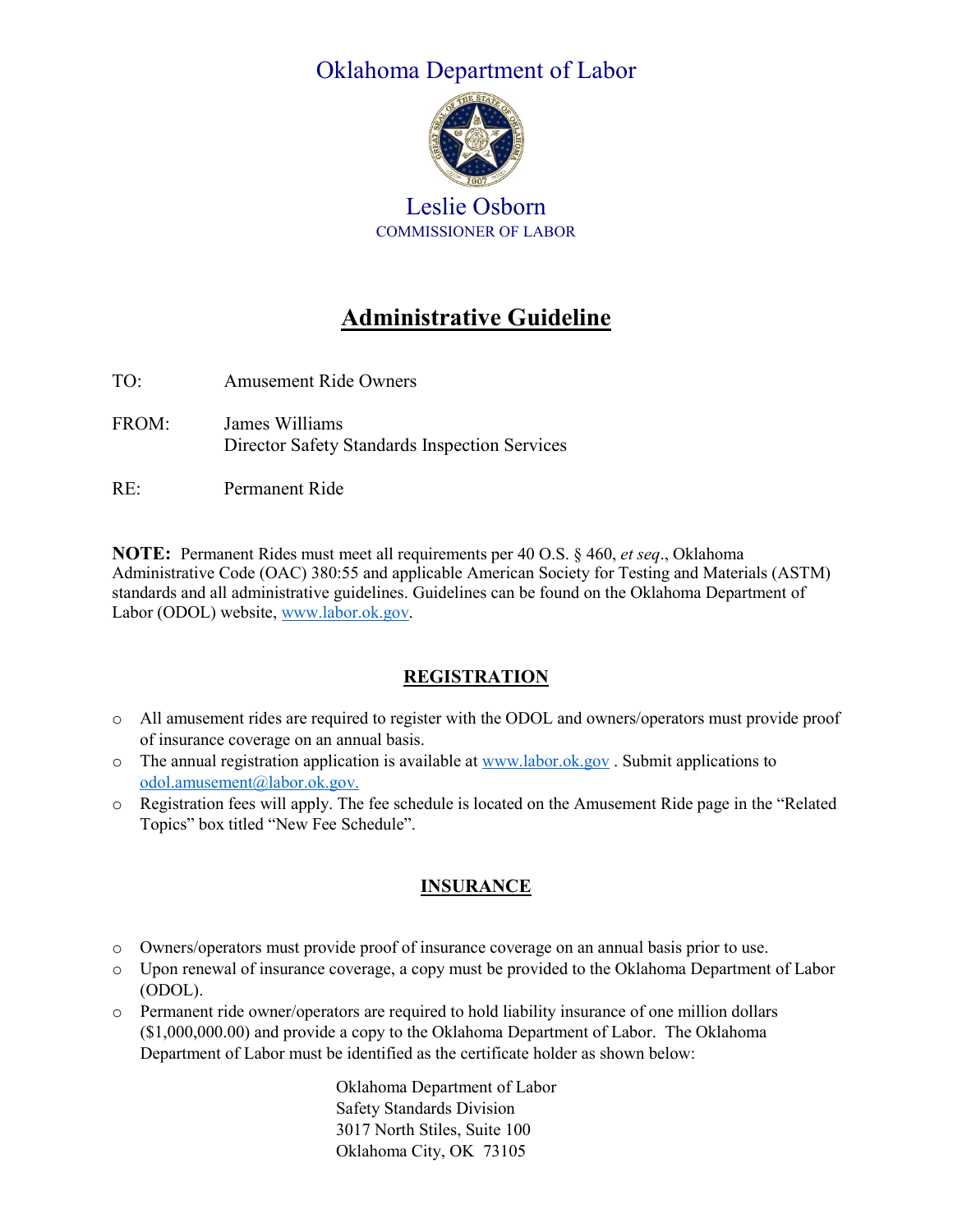## **INSPECTION**

- o All inspections expire the last day of the current operating season.
- o Permanent rides are required to be inspected annually.
- o All inspections expire the last day of the current operating season.
- o A ride that is set up in one location for more than 90 days will be considered a Permanent ride.
- o Owner/operators shall file a notice of intent and submit any plans or diagrams prior to:
	- Any new construction.
	- Any additions or alterations are made that change the structure, mechanism, classification or capacity of any amusement ride.
- o Permanent rides must be compliant with American Society of Testing Material (ASTM) standards.
- o An engineer's stamp must be on the plans and be approved by the Oklahoma Department of Labor (ODOL).
- o The local city and county should be consulted to verify that all permits required are completed prior to the construction start date.
- o Permanent rides with extraordinary circumstances that require extra time for inspection may be classified as Substantial or Other*.* See OAC 380:55-5-6 fees for Substantial and Other inspection ride types.
	- **Substantial amusement device:** a device which is used as an amusement device and is substantial in its size or complexity, such that an inspection of the device is complex.
	- **Other amusement device:** all other amusement devices not classified in paragraphs (1)- (5) of subsection 380:55-5-5.
- o An inspection by the Oklahoma Department of Labor may be requested by phone (405-521-6604), mail or email  $(odd)$ .amusement@labor.ok.gov). Inspection fees will apply. The fee schedule is located on the Amusement Ride page in the "Related Topics" box titled "New Fee Schedule".
- o Requests for inspection are scheduled through the office during regular business hours and are to be submitted a minimum of 72 hours (3 business days) prior to inspection. The annual application is available at [www.labor.ok.gov.](http://www.labor.ok.gov/) Submit applications to:

Oklahoma Department of Labor Safety Standards Division 3017 North Stiles, Suite 100 Oklahoma City, OK 73105 [odol.amusement@labor.ok.gov](mailto:odol.amusement@labor.ok.gov)

## **ACCIDENT/INCIDENT**

- o Accidents/Incidents that involve a fatality, loss of limb or an injury requiring medical treatment more than "on-site" will require the ride to be shut down and the accident/incident reported to the Oklahoma Department of Labor (ODOL) immediately by calling:
	- $(405)$  521-6100 or  $(405)$  521-6604 during business hours  $(M-F/8-5)$
	- (405) 343-9815 after business hours and weekends/holidays.
- o The ride is not to be moved except for the safety of patrons/public.
- An accident/incident involving a mechanical failure will require the ride to be closed and not reopened until approved by the Oklahoma Department of Labor (ODOL).
	- An Amusement Ride Accident/Incident Report must be completed and submitted to the Oklahoma Department of Labor. The form is available at [www.labor.ok.gov.](http://www.labor.ok.gov/)
- o Injuries requiring "on-site" first aid medical treatment only, are to be documented. Documentation shall be available for review during Oklahoma Department of Labor (ODOL) annual inspections.